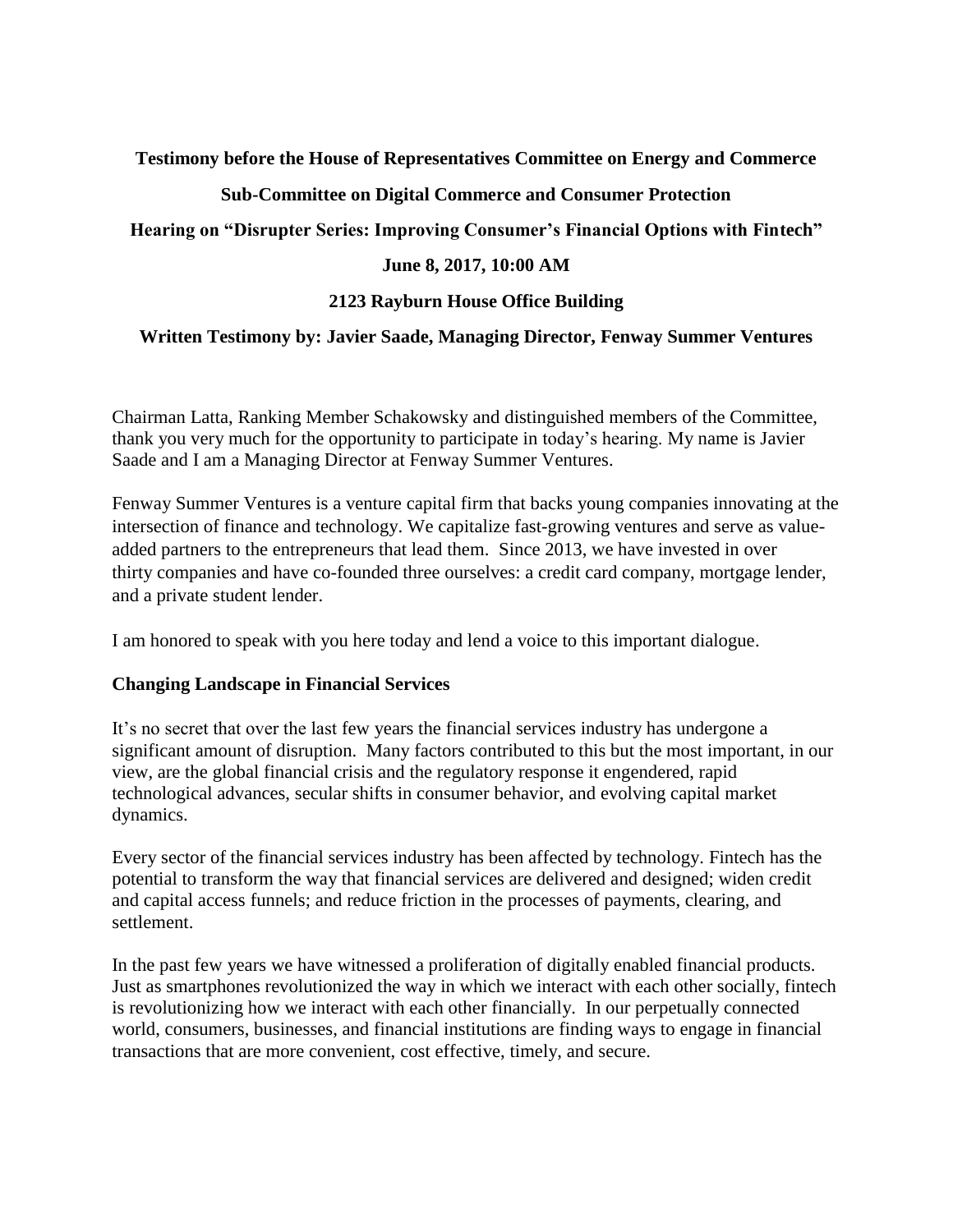#### **Expanding Access to Financial Products**

In addressing traditionally excluded and underserved sectors of our population, fintech companies are well positioned to drive innovation that ushers in economic and social change. According to the World Bank Group, an estimated 2 billion adults, or roughly 40 percent of the global adult population, do not participate in the formal financial system. In assessing the inclusiveness of the U.S. banking system, the FDIC's 2015 Survey of Unbanked and Underbanked Households found that nearly 30 million U.S. households either have no access to financial products or obtain products outside of the banking system. Tens of millions more are credit invisible. Therefore, we believe that even modest strides in achieving economic inclusion present the single largest addressable opportunity in fintech.

By reducing loan processing and underwriting costs, online origination platforms can enable a financial services provider to more cost effectively offer smaller-balance loans to households and small businesses than had been previously feasible. In addition, broadening data sources and the analytic constructs employed to make decisions using that data may allow lenders to better assess the creditworthiness of potential borrowers. This, in turn, facilitates credit flow to individuals and firms that otherwise would not have access to such credit.

New technologies can also open up more efficient ways to manage money and control spending. We have seen mobile technology and innovations in distribution enable financial service firms to reach communities that were previously unserved because building a traditional brick-and-mortar presence was not economical. Data mining can lead to better understanding of the financial patterns of the underserved – their cash inflows and outflows and how they find ways to manage the gaps.

#### **Case Studies**

While financial innovation holds significant promise, it is crucial that all stakeholders understand and mitigate associated risks. There is a tension between the lightning pace of development of new products and services being brought to market and the duty to ensure that important risks around financial services are addressed. Companies need to appropriately control and mitigate the risks that are unique to fintech as well as the system-wide risks that exist independent of technology.

This is precisely why we, at Fenway Summer Ventures, are focused on finding entrepreneurs who display what our firm's founder refers to as "paradoxical conservatism". We look for entrepreneurs who have grand ambitions to effect positive change in the financial services industry but who understand that the "fail fast and often" approach, typical of tech-driven startups in other sectors, may not be well suited for the financial services industry.

Two examples of companies in our portfolio working to improve the financial health of U.S. consumers include EarnUp, a company that offers automated repayment of consumer loans, and FS Card, whose sole product is a credit card targeted towards customers seeking to establish, strengthen, or rebuild their credit.

EarnUp helps consumers save money and reduce their indebtedness by intelligently allocating income toward loan repayments according to a plan that is optimized for each individual's